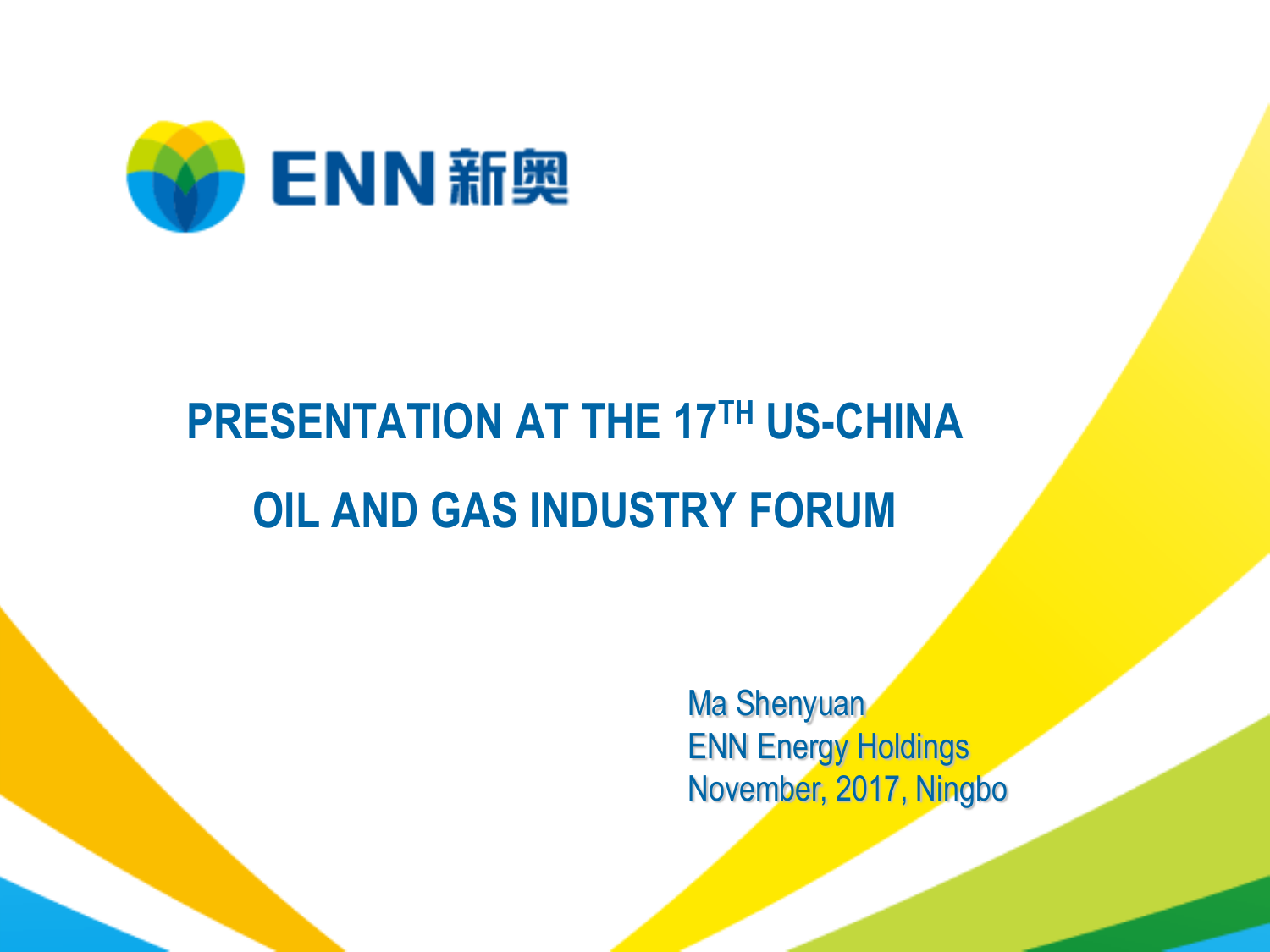#### **DEVELOPMENT OF ENN'S GAS BUSINESS**

- Found in 1989, ENN's gas business has been growing quickly along with China gas market development, becoming one of the largest das distributors
- Driven by government policy, ENN gas sales volume increased by 45%, much higher than 16.6% national average for the first three quarters this year.
- Accroding to next 5 year plan, natural gas would reach10% in primary energy mix by 2020. Gas market also will be further deregulated, which will provide broader platform for private players like ENN





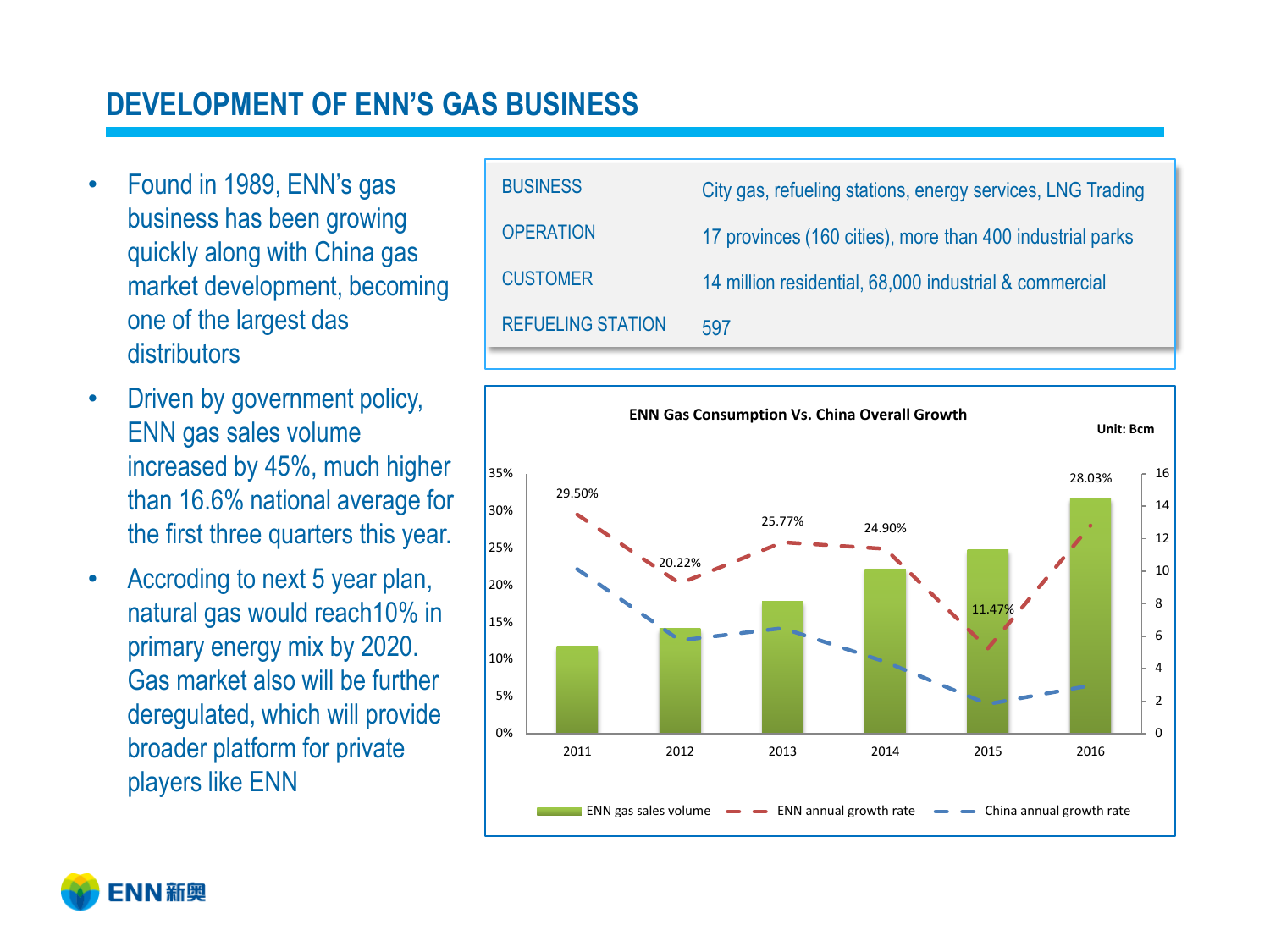#### **DEVELOPMENT OF ENN'S LNG IMPORT BUSINESS**

- There are total 15 LNG receiving terminals in operation with capacity around 50 mtpa, big terminals owned and operated by NOCs. Three terminals under construction.
- ENN Zhoushan terminal started construction in 2016. It is a multi-function terminal equipped with re-gas, reloading, truck loading facilities. The construction progress on schedule, Phase I (3 MTPA) commissioning mid of in 2018; ~85% coinstruction completed. Phase II 5mtpa and Phase III 10 mtpa
- 3 SPAs signed with Total, Chevron and Origin with total volume around 1.4 mtp. ENN will need more LNG supply and currently in discussion with LNG sellers including US sellers/project developers. We are expecting to make success with US supplier soon.



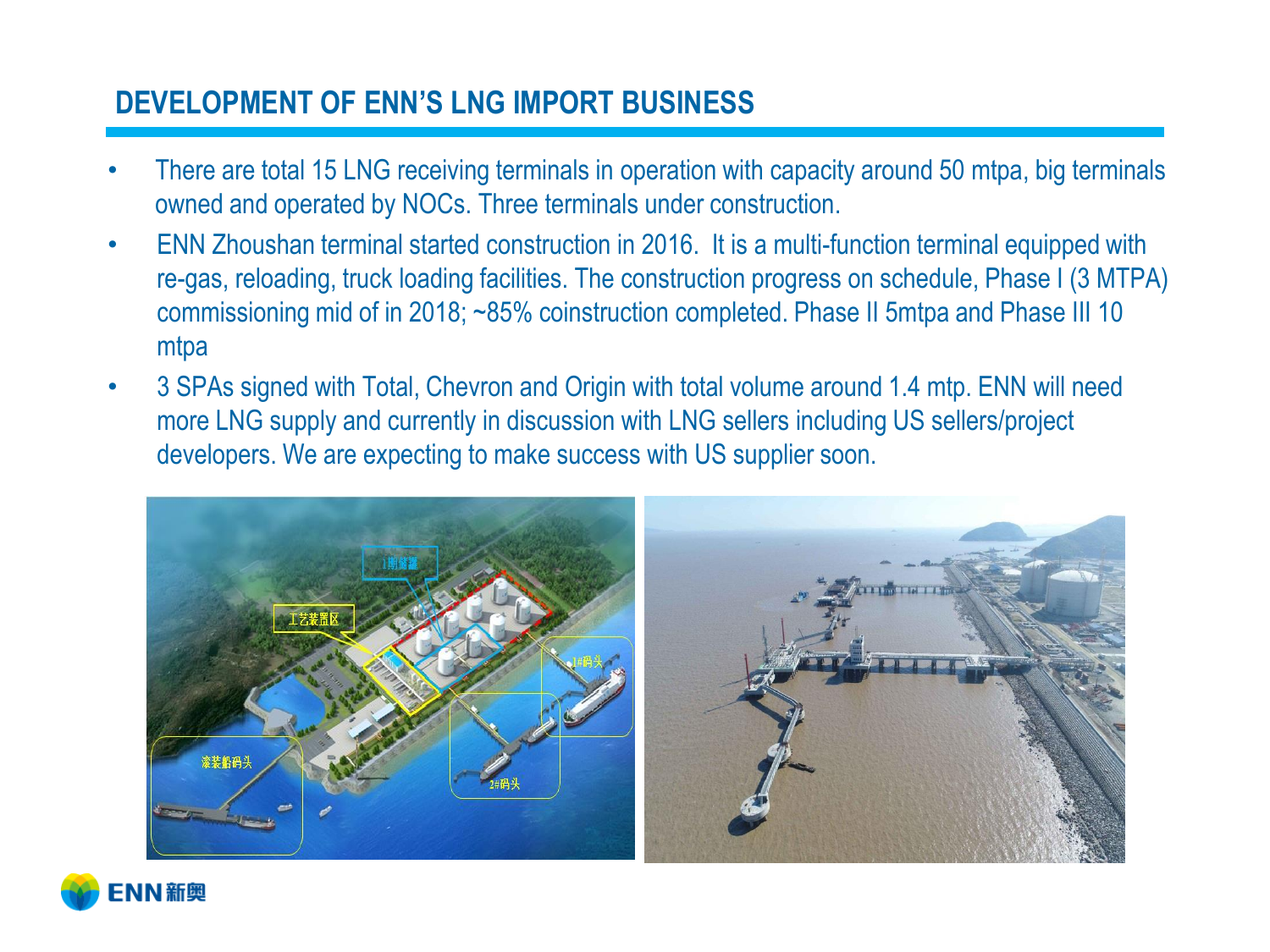#### **STRONG POTENTIAL FOR LNG COOPERAITON BETWEEN CHINA AND US**

- China is the most promising gas market in the world. Its LNG demand would grow fast in next 5-10 years, with the potential up to 50 mtpa by 2020, over 100 mtpa by 2030
- US has big gas reserve to support LNG export. Its potential LNG new production capacity is ranked as the highest in the world in next 5-10 years
- With strong CN/US government support and the complementary advantages of two markets, it is believed that US project developers and China LNG buyers will find mutual beneficial ways to cooperate in LNG business.



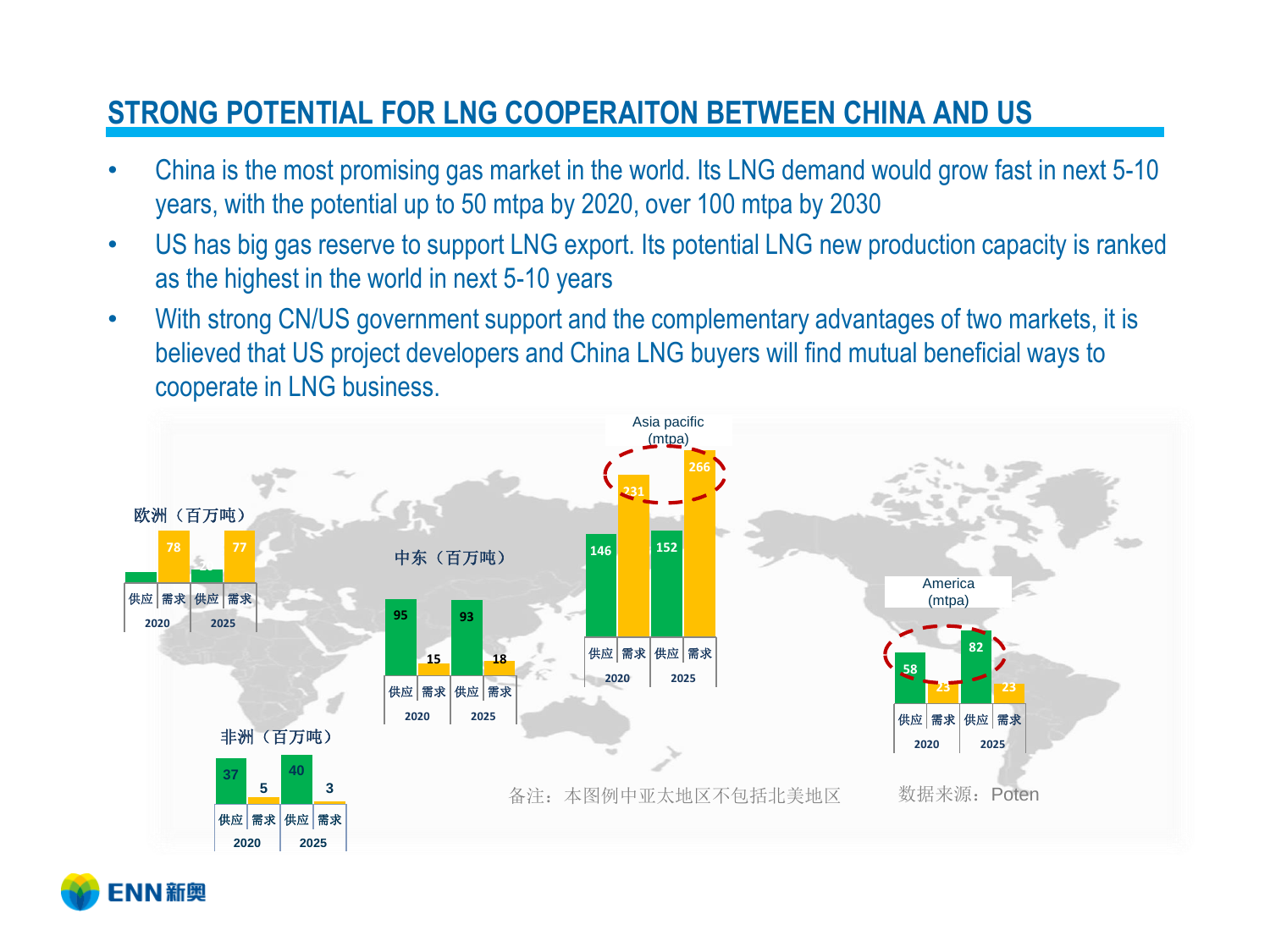#### **NEW MOVEMENTS AND CHALLENGES IN LNG CONTRACTING**

- World LNG markets are changing and traditional LNG contracts are evolving, which are reflected in contract terms mismatch between buyers' needs and producers' needs.
- Similar issues are faced between US sellers/project developers and Chinese buyers, which need to be solved considering each party's position and create win-win solution.
- US supply have advantages in resource security, political and financial stability, destination flexibility. But buyers have concerns on HH linked pricing term, long shipping distance and uncertainty related to Panama Cannel.

| <b>What Buyers Want</b>                    | <b>What Sellers Want</b>                   |  |
|--------------------------------------------|--------------------------------------------|--|
| Mid or short term contracts                | Long term contracts                        |  |
| <b>Smaller volume purchases</b>            | Larger volume sales                        |  |
| Transparent prices, linked to dowstream    | Oil or HH indexed pricing<br>$\bullet$     |  |
| Broader volume and destination flexibility | Offtake certainty/take or pay<br>$\bullet$ |  |
| <b>Flexible credit terms</b>               | <b>Credit worthy buyers</b>                |  |



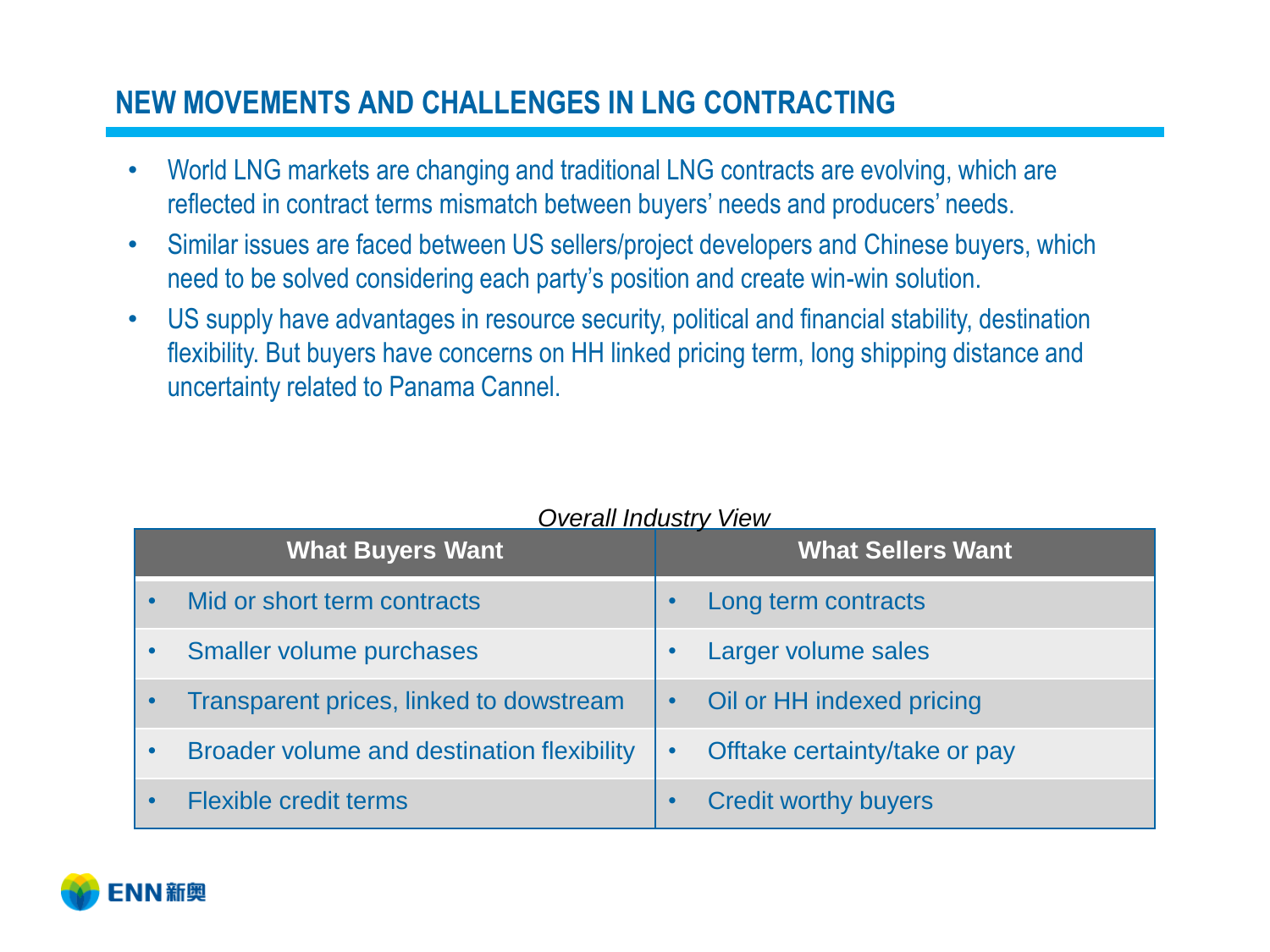#### **COMPETITIVENESS OF HH LINKED PRICE NEED TO BE IMPROVED**

- HH indexation less competitive with oil linked price under current low oil price enviroment
- Low price correlation between HH, Asia/JKM and China market
- No price review, or no consideration on future China market/price deragulation during contract term

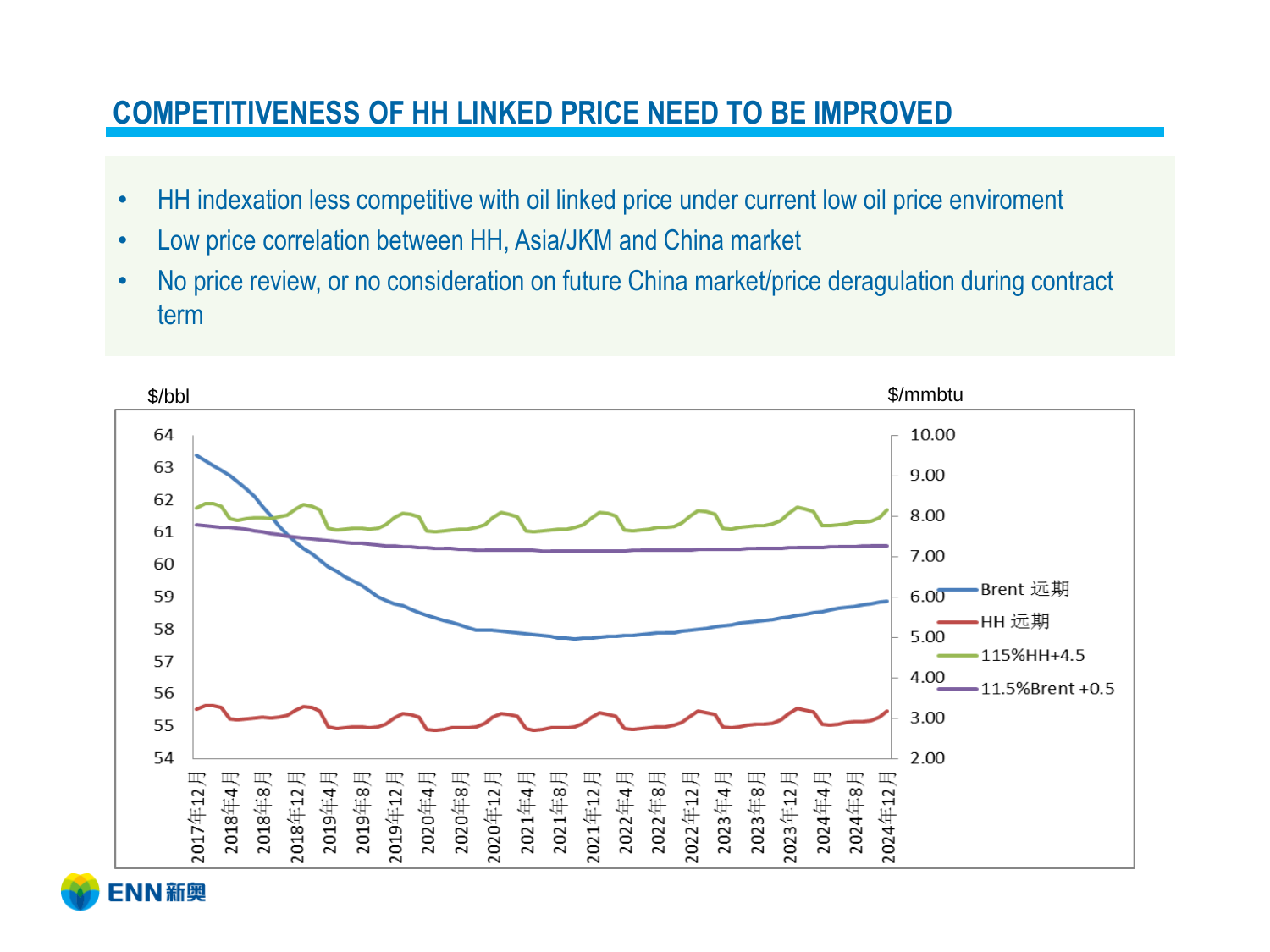### **CONCLUSION AND SUGGESTIONS**

Personally I do believe that there will be more and more China-US LNG deals reached in next few years. Some of them would be between ENN and US sellers.

- There are mutual market needs, buyers/sellers' interests and government support for China and US to cooperate in LNG business. Recent signed deals witnessed by US and China Presidents further showed willingness from two government and buyers/sellers.
- Buyers and sellers have got good understanding on each other's position, and actively exploring different, innovative ways of cooperation together. I very much appreciate US suppliers/project developers' interests and efforts in working with ENN team for LNG cooperaiton.
- One suggestion to US government: under current low oil price environment, US government could develop preferential policies, such as tax, subsidy, to enhance competitiveness and accelerate US LNG project development and export
- Finally, thanks again for the opportunity for me to speak here. ENN welcome US LNG supply. Let's make joint efforts in LNG cooperation.